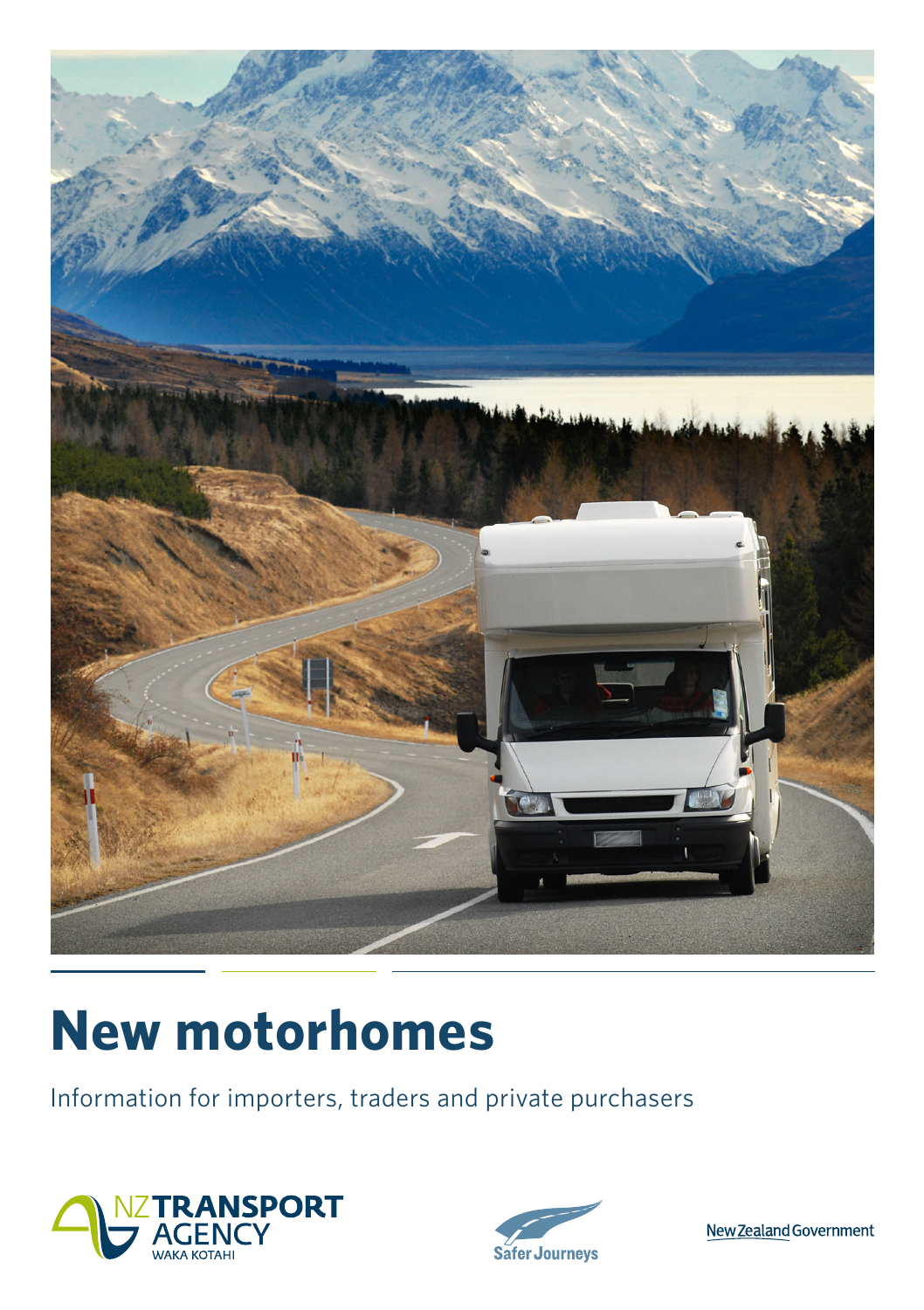The purpose of this document is to clarify the requirements for registering a new motorhome for use on New Zealand roads. This guidance is directed to importers, traders and private purchasers.

## **Gross vehicle mass (GVM)**

GVM is the total weight capacity of the vehicle, as determined by the original manufacturer or modifier. Total weight capacity means the sum of the unloaded weight of the vehicle plus the allowable extra weight of occupants, equipment and liquids (including fuel). It is not safe or legal to operate a vehicle beyond its GVM.

Some motorhomes have their GVMs set particularly close to their unloaded weight, so it is very important to keep both the unloaded weight and GVM in mind when loading the vehicle, to avoid fines or dangerous situations by carrying too much equipment or liquids in addition to the occupants. A motorhome is a light vehicle if its GVM is **3500kg or less** or a heavy vehicle if its GVM is **greater than 3500kg**.

Depending on the GVM of the vehicle, different requirements apply. They include:

- whether the vehicle is required to have stability control
- how many seatbelts can be added, if required
- the type of driver licence you'll need
- the maximum speed at which the vehicle can be driven
- whether the vehicle will require a WoF or CoF
- standards that must be met for towing
- what kind of road user charges (if any) will apply.

### **Electronic stability control (ESC)**

Electronic stability control is **mandatory** on new light vehicles (and on some imported used vehicles).

**Note:** Not all overseas jurisdictions require the fitment of ESC. It is very important to ensure that a vehicle is fitted with ESC prior to importing it, as retrofitting ESC is generally not possible.

## **Seatbelts and berths**

At a minimum, there must be as many standards-compliant seatbelts as there are berths. If a motorhome is imported or constructed that has more berths than seatbelts, either additional seatbelts must be added or excess berths must be permanently removed. It is the manufacturer, not the importer or trader, who determines the number of berths.

**Note:** The installation of seatbelts must be certified by a specialist certifier. If an increase in passenger seating capacity is likely to cause the vehicle to be overloaded, it may be impossible to add seatbelts unless the vehicle is also modified to permit an increase in its GVM.

Not all overseas jurisdictions require a seatbelt per berth, so when selecting a motorhome to import, it is important to factor in the cost of having them installed, if needed, and the subsequent certification.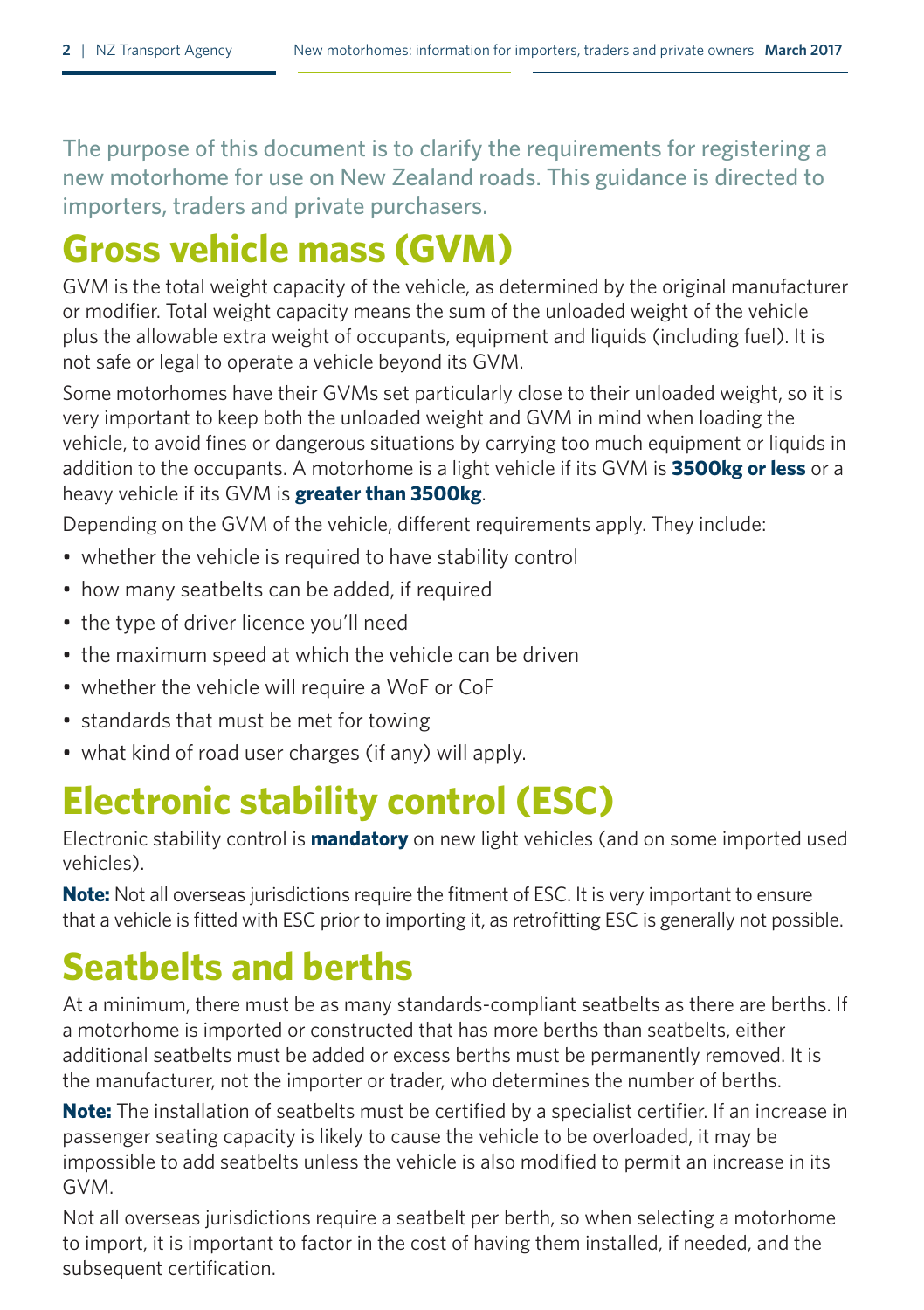### **Driver licences**

A Class 1 driver's licence allows the driver to operate a vehicle up to a GVM of 6,000kg. A Class 2 licence is required if the total combination mass (on-road weight of both motorhome and trailer) is greater than 6,000kg or for motorhomes with a GVM of up to 18,000kg and Class 4 for up to 25,000kg. More information is available on our website.

There are special licence requirements for towing. More information is available on our website for licence requirements if you wish to tow a trailer.

## **Speed limits**

The maximum allowable speed for a light motorhome towing a trailer, and any heavy motorhome towing or not towing a trailer, is 90km/h – even in a 100km/h zone. A light motorhome not towing a trailer can travel up to 100km/h provided that is the posted limit and road conditions allow.

# **Periodic vehicle inspections**

#### **Light motorhomes: warrant of fitness (WoF)**

A new light motorhome's first WoF is valid for three years after entry certification. After that, WoF inspections are required annually.

#### **Heavy motorhomes: certificate of fitness (CoF)**

A new heavy motorhome is required to have CoF inspections. CoFs are valid for six months.

## **Towing connections**

There are no specific requirements for the towing connection on a light motorhome but it is recommended that the towing connection be designed to meet NZ Standard NZS5467 or an equivalent international standard. **Note:** Not all motorhomes have adequate structural strength to allow a tow bar to be fitted and it is recommended to engage a professional to discuss suitability.

A heavy motorhome already equipped with a towing connection must have its towing connection certified by a heavy vehicle specialist certifier, regardless of international approvals. If the motorhome will never be towing, the towing connection can be removed instead of seeking certification. If you wish to add a towing connection to a motorhome, a heavy vehicle specialist certifier should be contacted to discuss options.

# **Road user charges (RUC)**

All diesel light motorhomes and all heavy motorhomes (no matter if petrol or diesel) are subject to RUC. These must be **purchased in advance** for kilometres to be travelled. Light petrol motorhomes are not required to have RUC purchased against them.

RUC rates depend on the GVM and wheel configuration of the motorhome. A heavy motorhome will also require the installation of a hubodometer. Please visit our website for more information and the current RUC rates.